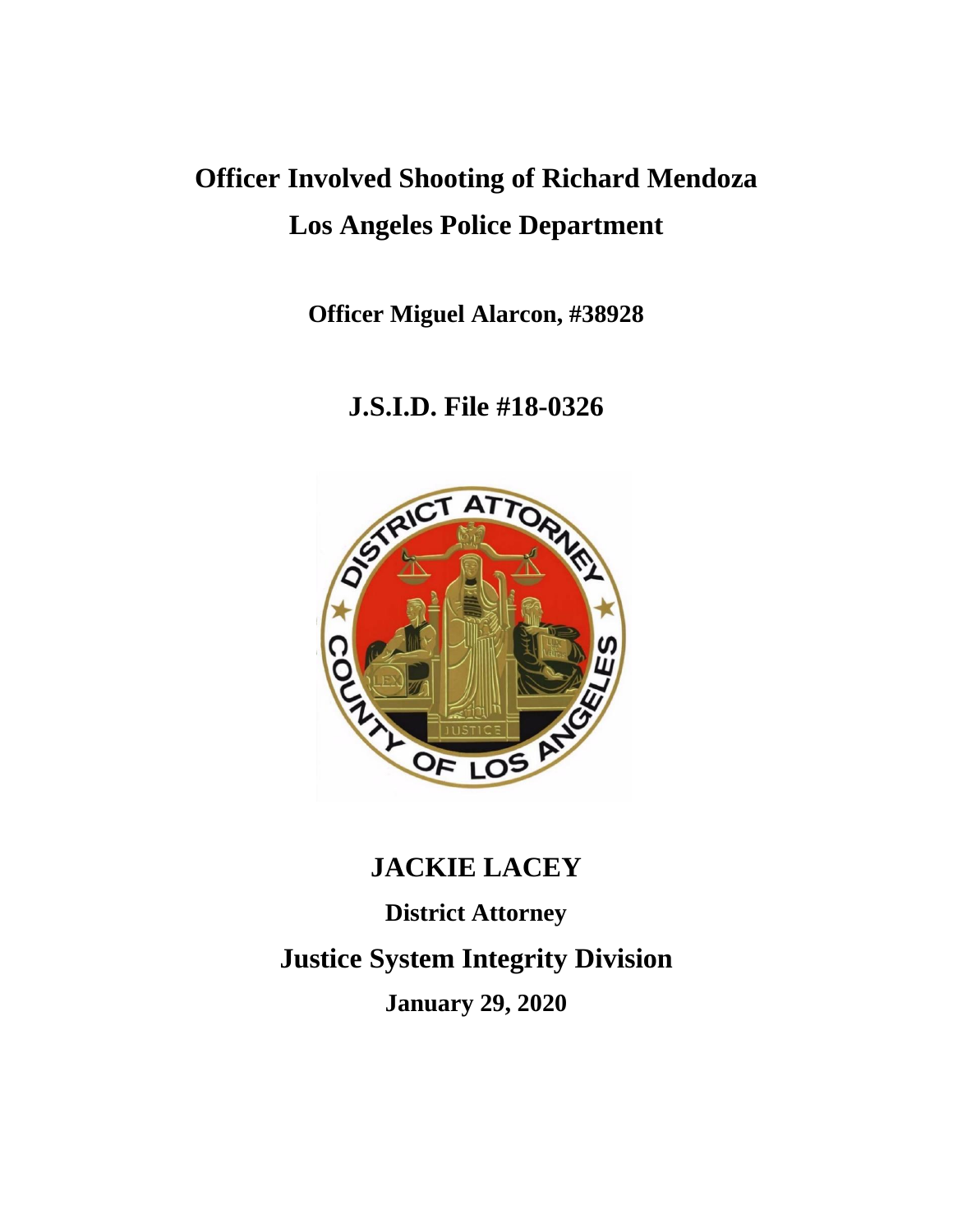#### **MEMORANDUM**

- TO: COMMANDER TIMOTHY NORDQUIST Los Angeles Police Department Force Investigation Division 100 West First Street, Suite 431 Los Angeles, California 90012 FROM: JUSTICE SYSTEM INTEGRITY DIVISION Los Angeles County District Attorney's Office SUBJECT: Officer Involved Shooting of Richard Mendoza J.S.I.D. File #18-0326  $FID$  File  $#F047-18$
- DATE: January 29, 2020

The Justice System Integrity Division of the Los Angeles County District Attorney's Office has completed its review of the July 27, 2018, fatal shooting of Richard Mendoza by Los Angeles Police Department (LAPD) Officer Miguel Alarcon. We find that Officer Alarcon acted in lawful self-defense and defense of others.

The District Attorney's Command Center was notified of this shooting on July 27, 2018, at 11:52 p.m. The District Attorney Response Team responded to the scene and was given a briefing and walk-through by Lieutenant James Antonucci.

The following analysis is based on reports prepared by the LAPD Force Investigation Division and submitted to this office by Detectives Guy Golan and Eduardo Gonzalez. The reports include body worn video, photographs, audio-recorded interviews of witnesses, and radio transmissions.

#### **FACTUAL ANALYSIS**

#### **Summary**

On July 27, 2018, at approximately 10:10 p.m., LAPD Officers Miguel Alarcon and Nicole Minarik were in uniform and on patrol in a marked police car when they observed Richard Mendoza driving a silver car. Minarik and Alarcon knew that Mendoza was a gang member on federal probation for a weapons violation. They conducted a traffic stop on Mendoza to conduct a probation search and to investigate possible gang activity.

As Minarik was escorting Mendoza from the driver's seat for the purpose of handcuffing and searching him, Mendoza drew a semiautomatic handgun and shot Minarik in the leg. Mendoza then aimed the gun at Alarcon, who was covering Minarik during the traffic stop, and fired a round at him. Alarcon fired his duty weapon at Mendoza. The incident was recorded on body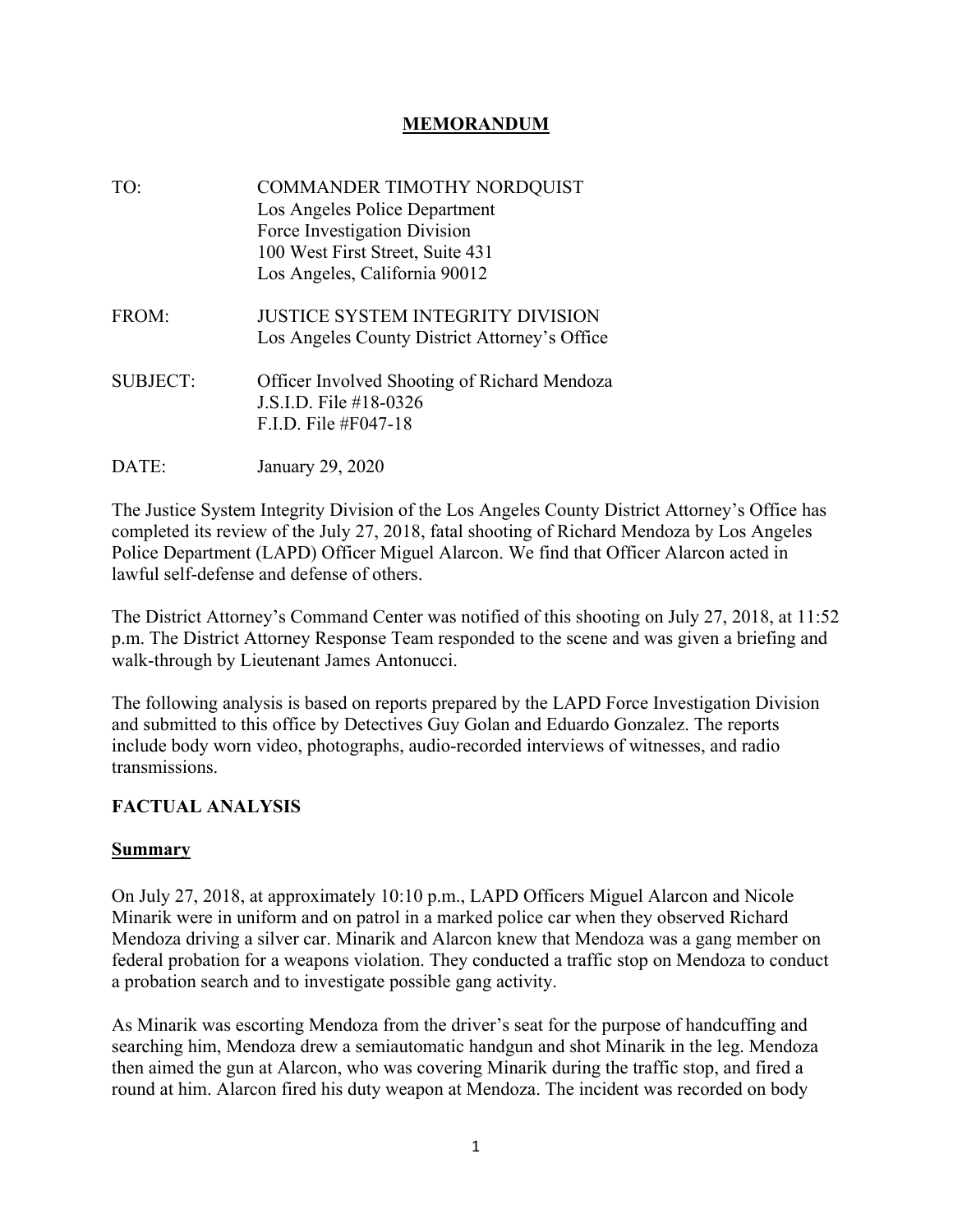worn video. A frame from that video, which shows Minarik falling after being shot, and Alarcon and Mendoza firing at each other, is shown below:



*Figure 1- Photo of Mendoza and Alarcon firing at each other, and Minarik falling to the ground after being struck by gunfire.*



*Figure 2 – Photo of Mendoza falling to the ground after being struck by gunfire.*

Mendoza was struck by the gunfire, fell to the ground, and dropped his handgun, which was located under his vehicle after the incident. Paramedics were called and Mendoza was transported to the hospital. He was searched and found in possession of approximately seven grams of methamphetamine. As a result of his actions, and while he was in the hospital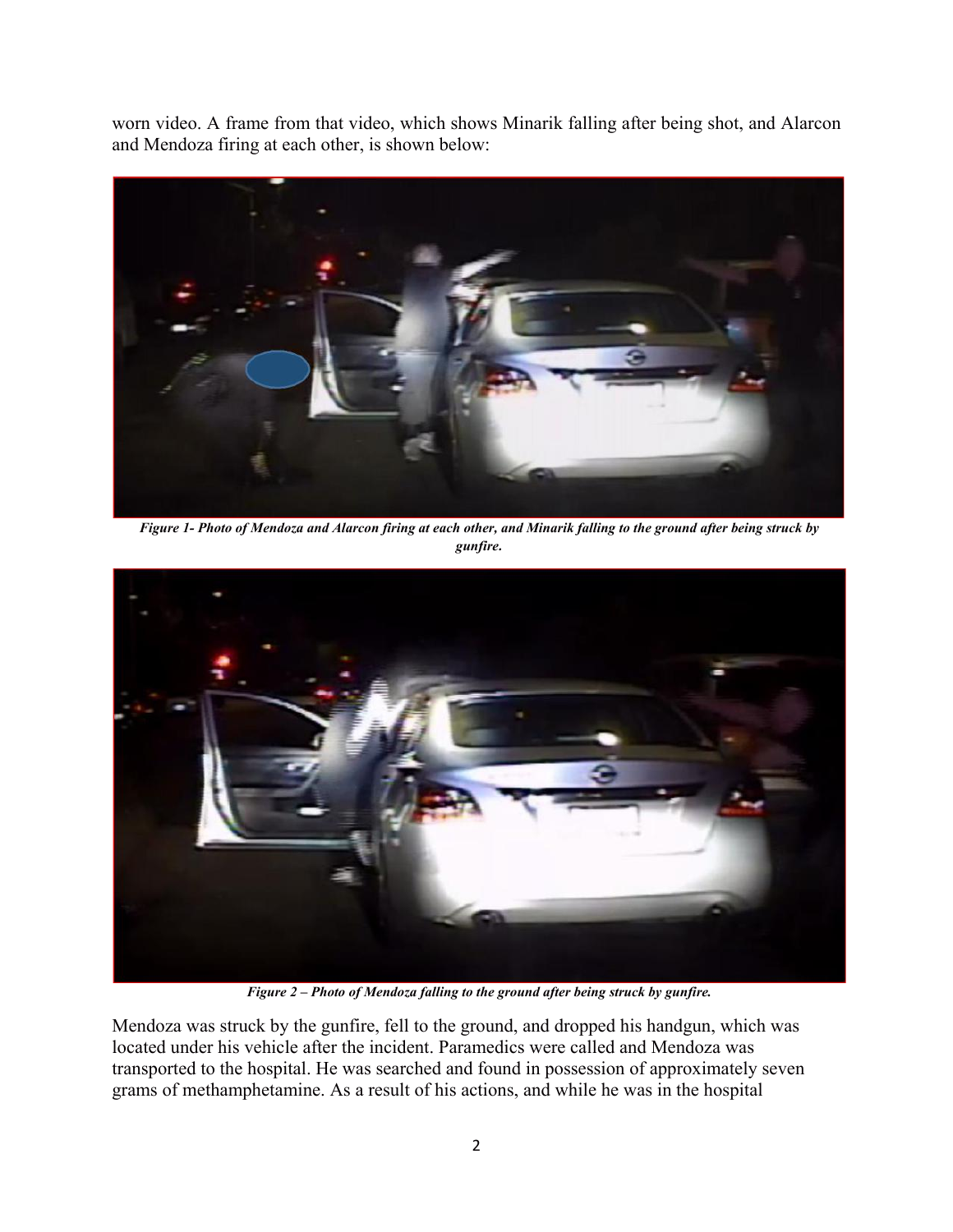receiving medical treatment, Mendoza was charged in case number BA470029 with two counts of attempted murder of a police officer, possession for sale of methamphetamine, and being a felon in possession of a firearm. $<sup>1</sup>$ </sup>

#### **Autopsy**

Mendoza died in the hospital 28 days after the incident. On August 27, 2018, Dr. Scott Luzi, M.D. performed a postmortem examination of Mendoza's remains and determined that Mendoza sustained three gunshot wounds. He had gunshot wounds to the head, left shoulder, and right hand. The gunshot wound to the head was fatal.

### **Officers' Injuries**

Minarik sustained a gunshot wound to her leg. She survived her injury. Alarcon was not injured.

#### **Firearms Evidence**

Mendoza was armed with a .380 caliber semiautomatic handgun that was located under his vehicle near the area where he fell to the ground after being struck by gunfire. The gun was inspected and found to contain one round in the chamber and two rounds in the magazine. Two .380 caliber cartridge casings were recovered from the scene, which is consistent with Mendoza firing twice during the incident. A photograph of Mendoza's gun and unfired rounds is shown below:



*Figure 3 – Photo of Mendoza 's .380 caliber semiautomatic handgun, magazine, and three live rounds.*

<sup>&</sup>lt;sup>1</sup> The case has been dismissed due to Mendoza's death.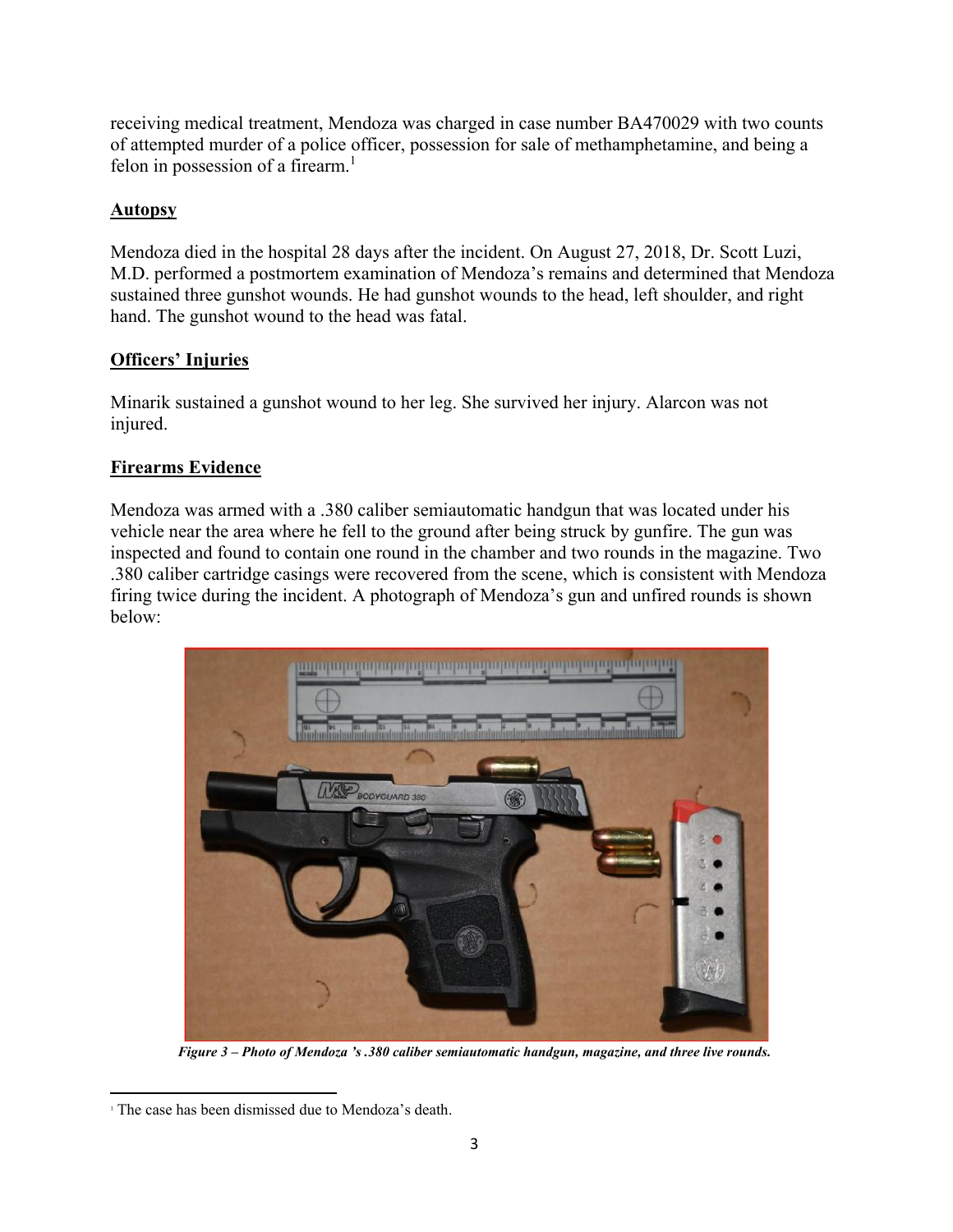Alarcon was armed with a .40 caliber semiautomatic handgun. It was inspected after the shooting and found to contain one round in the chamber and ten rounds in the magazine. Five .40 caliber cartridge casings were recovered from the scene, which is consistent with Alarcon firing five times during the incident.

#### **LEGAL ANALYSIS**

#### **The Law**

California law permits the use of deadly force in self-defense or in the defense of others if the person claiming the right of self-defense or the defense of others actually and reasonably believed that he or others were in imminent danger of great bodily injury or death. Penal Code § 197; *People v. Randle* (2005) 35 Cal.4<sup>th</sup> 987, 994 (overruled on another ground in *People v. Chun* (2009) 45 Cal.4th 1172, 1201); *People v. Humphrey* (1996) 13 Cal.4th 1073, 1082; *see also,*  CALCRIM No. 505.

In protecting himself or another, a person may use all the force which he believes reasonably necessary and which would appear to a reasonable person, in the same or similar circumstances, to be necessary to prevent the injury which appears to be imminent. CALCRIM No. 3470. If the person's beliefs were reasonable, the danger need not to have actually existed. *Id.*

A police officer may use reasonable force to effect an arrest, prevent escape, or overcome resistance of a person the officer believes has committed a crime. Penal Code section 835a. An officer "may use all the force that appears to him to be necessary to overcome all resistance, even to the taking of life; [an officer is justified in taking a life if] the resistance [is] such as appears to the officer likely to inflict great bodily injury upon himself or those acting with him." *People v. Mehserle* (2012) 206 Cal.App.4th 1125, 1146. A killing of a suspect by a law enforcement officer is lawful if it was: (1) committed while performing a legal duty; (2) the killing was necessary to accomplish that duty; and (3) the officer had probable cause to believe that (a) the decedent posed a threat of serious physical harm to the officer or others, or (b) that the decedent had committed a forcible and atrocious crime. CALCRIM No. 507, Penal Code section 196. A forcible and atrocious crime is one which threatens death or serious bodily harm. *Kortum v. Alkire* (1977) 69 Cal.App.3d 325, 333.

An officer has "probable cause" in this context when he knows facts which would "persuade someone of reasonable caution that the other person is going to cause serious physical harm to another." CALCRIM No. 507. When acting under Penal Code section 196, the officer may use only so much force as a reasonable person would find necessary under the circumstances. *People v. Mehserle* (2012) 206 Cal.App.4th 1125, 1147. And he may only resort to deadly force when the resistance of the person being taken into custody "appears to the officer likely to inflict great bodily injury on himself or those acting with him." *Id.* at 1146; quoting *People v. Bond* (1910) 13 Cal.App. 175, 189-190. The prosecution has the burden of proving beyond a reasonable doubt that a killing was not justified. CALCRIM Nos. 505, 507.

"Where the peril is swift and imminent and the necessity for action immediate, the law does not weigh in too nice scales the conduct of the assailed and say he shall not be justified in killing